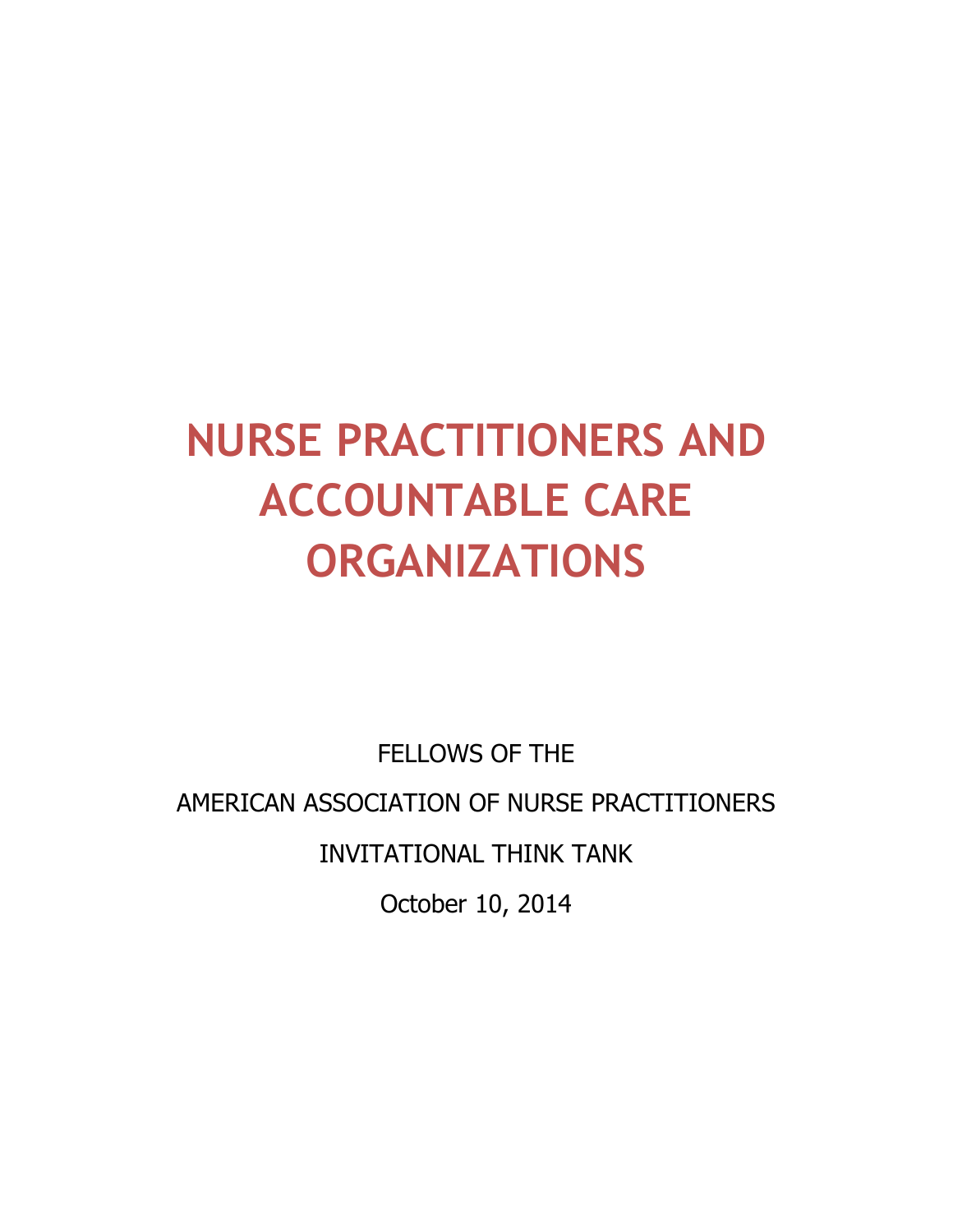The concept and development of accountable care organizations (ACO), while not new, has taken on increased energy with the inception of the Primary Care Shared Saving ACO Pilot contained in the body of the Patient Protection Affordable Care Act (PPACA) of 2010. Initially, ACOs were private entities developed by hospitals and specialty physicians to share resources and save money. Savings incurred were divided among the participating practices and hospitals. With the advent of the PPACA, a pilot Medicare ACO program, called Shared Savings, was created that includes primary care practices in a Medicare ACO. In the Shared Savings pilot, savings are shared between member primary care practices and the Medicare program as long as minimum requirements are met. These include a minimum number of patients (5,000) where 1) the majority of their previous year's visits were with primary care physicians offering primary care services, and 2) a series of quality indicators were met during that time.

Additional ACO designs such as the Pioneer program are currently being piloted by CMS and many private health plans. With the current emphasis on quality outcomes and cost savings in today's health care arena, it has become imperative that nurse practitioners be involved in the development and ongoing management of efforts to transform health care with that objective in mind. One of the central pieces of this effort has become the accountable care organization (ACO). Nurse practitioners need to become involved in the development and management efforts of ACOs to guarantee the inclusion and participation of nurse practitioners and their patients in these healthcare entities.

### **Shared Savings Pilot**

As the Shared Savings pilot was initially developed, nurse practitioners were included as ACO professionals with all the rights and responsibilities of physicians. When the legislation passed however, nurse practitioners were authorized to be participating ACO professionals, but their patients could not be recognized as beneficiaries. That is, patients were recognized as patients in the ACO if the majority of their visits were with a primary care physician and not any other type of provider. While this was later modified in regulation to include patients that had been seen at least once in the measuring year by a primary care physician and the rest by authorized nonphysician primary care providers, a serious barrier had been erected regarding the participation of nurse practitioners and their patients in this important ACO system. While pathways existed for nurse practitioners and their patients in very large practices that could meet the minimum requirements and still include nurse practitioners and their patients as "other" providers, this adjustment did nothing for nurse practitioner practices without physician participants, or nurse practitioners in smaller physician practices where all patients would need to be seen by a primary care physician in the course of a year in order to be counted. In addition, it totally prevented nurse practitioners from forming their own ACOs. More importantly it set a precedent that created barriers for nurse practitioners in all ACO program development and implementation that now must be overcome.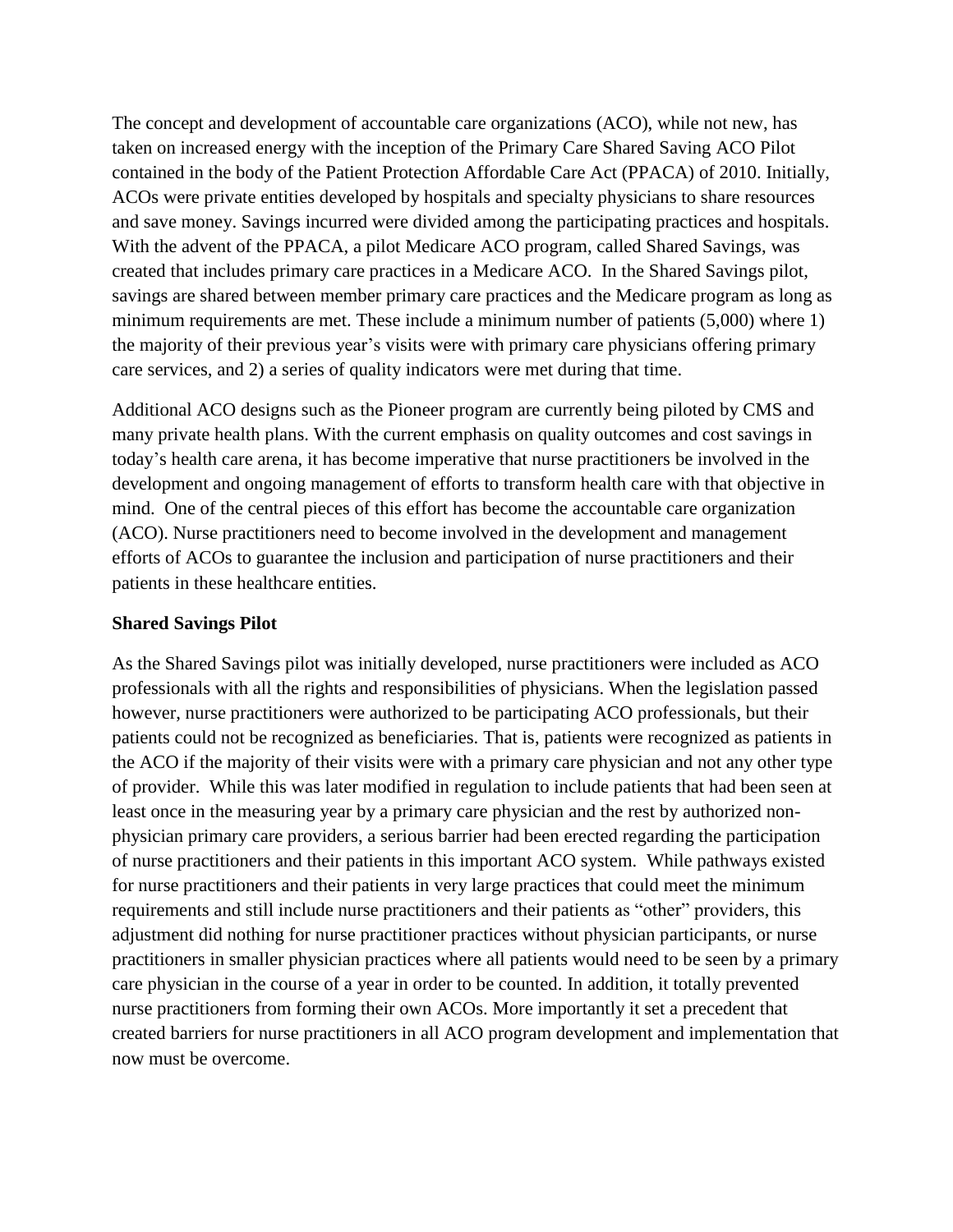While currently, this exclusion extends only to the Shared Savings Program, its impact extends to other ACOs that, based on the Shared Savings rules, follow precedents that do not include nurse practitioners, nurse practitioners practices or nurse practitioner ACOs. For this reason, it is necessary that action be taken to assure participation, planning and decision making, recognition in the billing and payment processes and ultimately full partnership without discrimination in all ACO endeavors, including Shared Savings.

## **Actions Needed**

Currently CMS has recognized the necessity to include all primary care providers in these systems, particularly the Shared Savings programs. In that light, CMS has issued a proposed rule that places nurse practitioner patients in the shared saving first tier for recognition as beneficiaries in that program. However, there is still work to be done in behalf of nurse practitioners and their patients if accountable care organizations are to become the focal point for value based payment and movement away from traditional fee for service practices.

The main elements for action extend to education regarding nurse practitioners, nurse practitioner practice, and patient outcomes in nurse practitioner practices and negotiation for inclusion and participation in several arenas at several levels:

**CMS**: Staff turnover has required constant vigilance by the Federal AANP team to keep ACO agendas at the forefront. As a result of those efforts, currently proposed rules address the nurse practitioner beneficiary issue in a constructive light; the president's 2016 budget addresses the need to be provider inclusive and identifies a cost saving associated with it; and legislation has been introduced to address the issue. Nurse practitioner communication with their legislators can reinforce this movement.

**States**: As accountable care organizations are being recognized by state governments, legislators and regulators need to be informed about the contribution nurse practitioners can make for the citizens in their jurisdictions through full partnership in the development of statute and regulation centered on accountable care and related issues such as the authorization of medical homes and other alternative payment systems to be included in accountable care frameworks. Educating these officials and their offices about the contributions nurse practitioners make to the health care system, and how they and their practices can be incorporated into accountable care efforts at the development, management and clinical levels is necessary to provide for the inclusion of nurse practitioners and their patients in these developing systems. Likewise, negotiating with legislators and regulators for positioning nurse practitioners and developing modes of access for patients when authorizing ACOs within the state becomes an essential factor for nurse practitioners and their patients.

**Accountable Care Organizations:** Accountable care organizations are not new, nor are they all government based. Their number continues to grow as steps continue to be taken to revise the health care systems to be value based rather than volume based. Meeting with their leadership to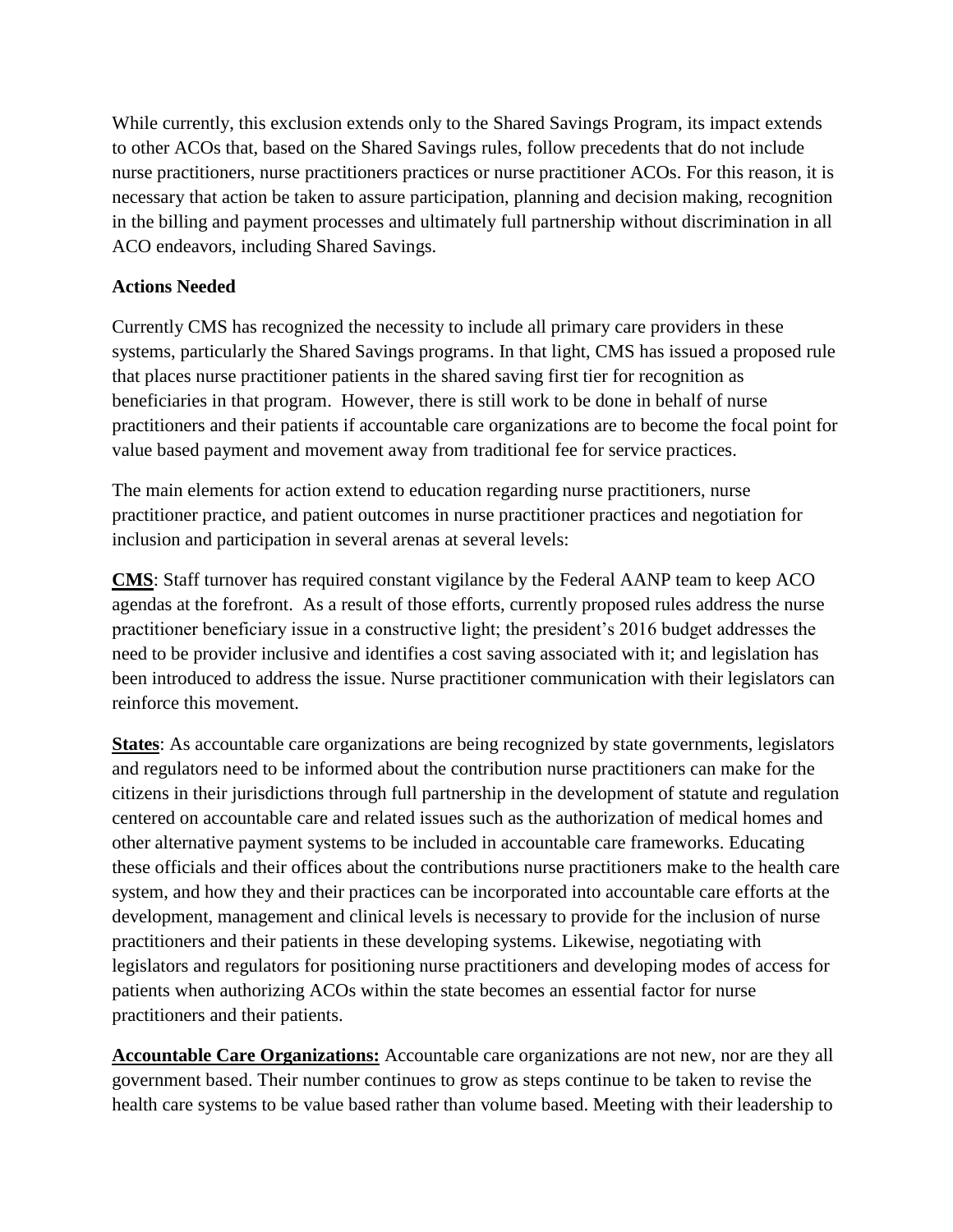educate and become involved in their systems will be a necessary step. Addressing how nurse practitioners and their patients can contribute to the quality, cost effectiveness and access to care will help persuade ACOs to include nurse practitioners as members (both individuals and practices) and participants in the management and clinical arms of their organization will be important.

**Health Plans**: Health plans are involved in creating their own ACOs as well as contracting with independent and government driven programs. Again, in order to involve nurse practitioners and their patients, meetings must be arranged with leadership in the health plan to educate and encourage them to include nurse practitioners, both as clinicians and nurse practitioner practices, in their endeavors.

**Nurse practitioners**: Unfortunately many nurse practitioners do not understand the accountable care concept or how they and their patients can and should be involved. Some already may be participating without their knowledge because of the management processes of their employers. Others may not realize that they should be involved, or how they can take steps to be a part of accountable care systems in their communities. Nurse practitioners need to be informed in their educational programs, in continuing education offerings as well as through regular communication from their professional organization.

**Involvement with Other Stakeholders**: Stakeholder identification is an important element in dealing with multi-faceted entities such as accountable care organizations. Recognizing and interfacing with potential allies and opponents can prevent problems, obstructions and misunderstandings that can create barriers to the participation of nurse practitioners and their patients. Furthermore, working with allies can strengthen forward movement toward inclusion of nurse practitioners and their patients in all ACO entities, government and otherwise.

## **Next Steps**

- 1. Develop talking points for use with stakeholders.
- 2. Identify best practices that demonstrate quality of care, cost effectiveness and access
- 3. Conduct further research that evaluates quality, cost effectiveness and access
- 4. Interact with stakeholders to educate and negotiate

#### **Conclusion**

Nurse practitioners are important contributors to the primary care of patients of all ages, genders, races and socioeconomic status in the United States. It is important that they be directly involved as full partners in the development and implementation of constructive health care agendas and transitions as they develop throughout the country.